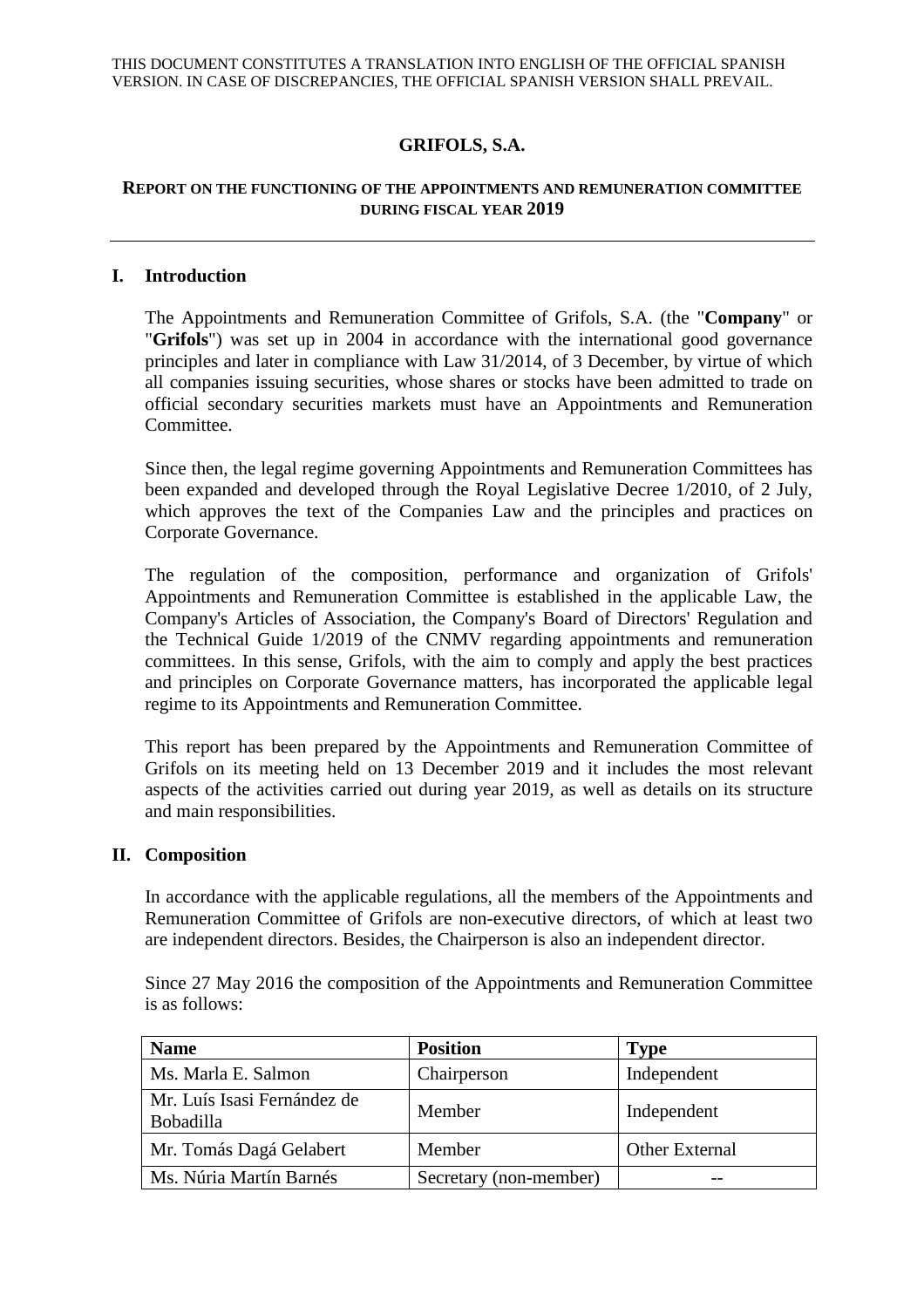In accordance with the recommendations set forth in the Technical Guide 1/2019 of the CNMV regarding appointments and remuneration committees, the members of the Appointments and Remuneration Committee have been designated based on their diversity, particularly for their gender, professional experience, sectorial skills and knowledge and geographical origin, all of which encourages different points of view and diverse positions.

The professional profile of the members of the Appointments and Remuneration Committee can be found on Grifols' website.

#### **III. Responsibilities**

The Company's Articles of Association and the Board of Directors' Regulations confer to the Appointments and Remuneration Committee the following basic responsibilities:

- (a) to formulate and review the criteria to be followed for the composition of the Board of Directors and the selection of candidates, taking into account their competence, knowledge and experience necessary on the Board, specifying the duties and aptitudes that each candidate must have in case of vacancies in addition to assessing the time and commitment needed to perform their duties effective and efficiently;
- (b) to establish a representation target for the sex that is least represented in the Board of Directors and prepare guidelines to achieve said target;
- (c) to submit to the Board of Directors any proposals to appoint, re-elect and/or separate the independent directors prior to being submitted to the General Shareholders' Meeting or, as the case may be, being adopted by the Board exercising its power of co-option, and in all cases informing about the character of the director proposed;
- (d) to report the proposals of appointment, re-election and/or separation of the nonindependent directors for their appointment by the Board of Directors by means of co-option or their submission to the General Shareholders' Meeting by the Board of Directors;
- (e) to report the proposals of appointment and removal of the Chairperson and Vicechairpersons of the Board of Directors;
- (f) to examine and organize the succession of the Chairperson of the Board of Directors and the chief executive officer and, as the case may be, to make proposals to the Board so that said succession takes place in an orderly and well planned manner;
- (g) to report the proposals of appointment and resignation of the Secretary and Vice-Secretaries of the Board of Directors;
- (h) to report the proposal of appointment and removal of senior management proposed by the chief executive officer to the Board and the basic conditions of their contracts;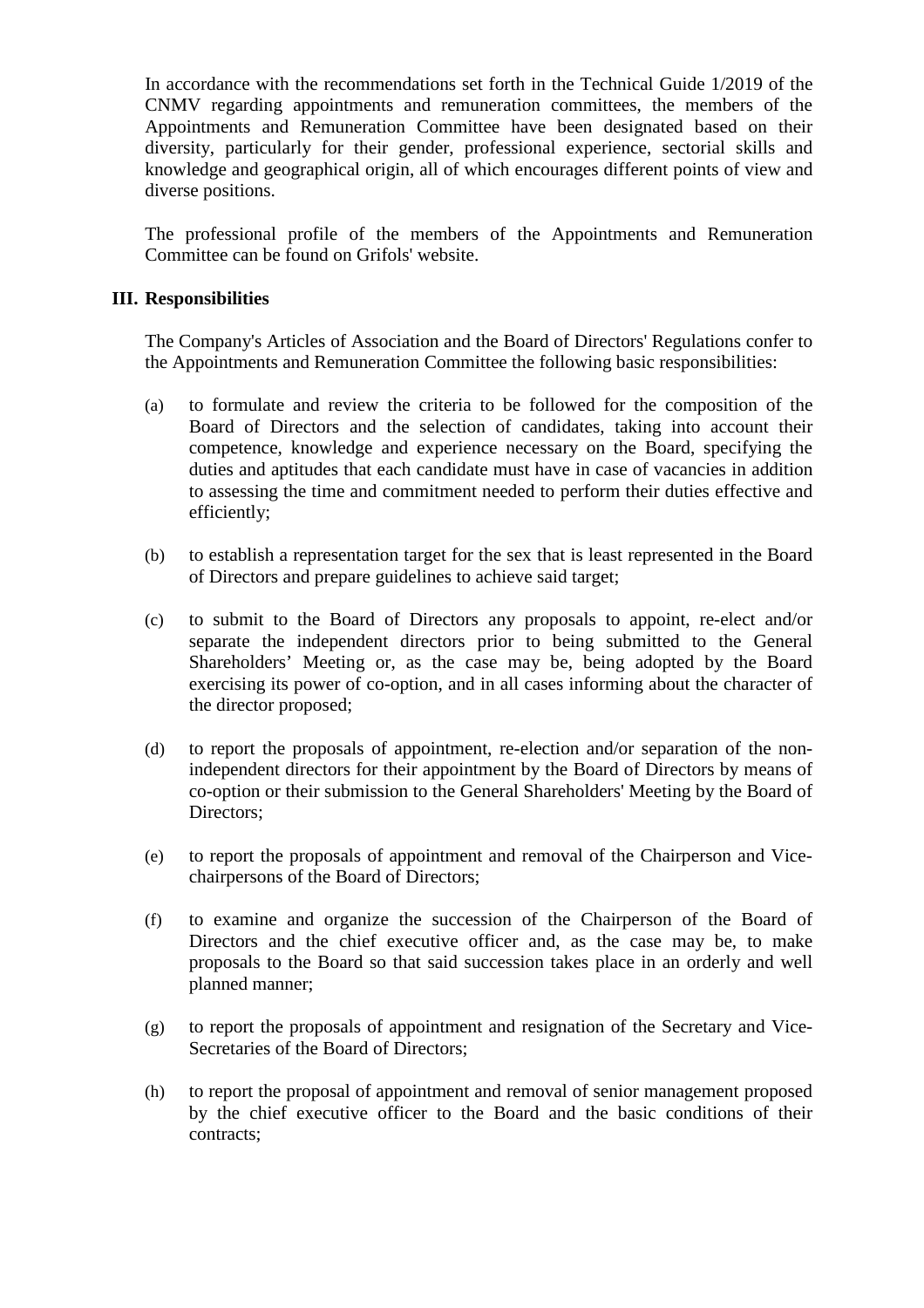- (i) to propose to the Board the Directors the directors who shall be part of each of the Committees;
- (j) to propose to the Board of Directors the remuneration policy of the directors and general managers or anyone performing top-level management duties under the direct supervision of the Board, executive committees or executive directors, as well as the individual remuneration and other contractual terms regarding the executive directors, ensuring its fulfilment;
- (k) to periodically review the payment programmes of executive officers, considering their adequacy and performance; and
- (l) to report on the transactions that imply or could imply conflicts of interest and, in general, on matters covered in Chapter IX of the Board of Directors' Regulations.

## **IV. Meetings and Activities**

During fiscal year 2019 this Committee met on 5 occasions, specifically on the following dates:

- $\bullet$  22 February 2019;
- $\bullet$  3 April 2019;
- 24 May 2019;
- 24 October 2019; and
- $\bullet$  13 December 2019.

During the meetings its members discussed and, when applicable, approved different matters related to their main responsibilities, in accordance with the applicable Law, the Company's Articles of Association, the Board of Directors' Regulations, the Unified Good Governance Code of Listed Companies and the Technical Guide 1/2019 of the CNMV regarding appointment and remuneration committees.

The most relevant events that took place during the referred fiscal year 2019 are detailed below:

- Approval of the annual remuneration report corresponding to the fiscal year 2018;
- Approval of the directors' selection and diversity policy;
- Drafting of the report on the prior analysis of the Board of Directors' needs;
- Pre-selection of candidates to appoint a new independent member of the Board of Directors:
- Proposal to the Board of Directors to appoint Ms. Enriqueta Felip Font as independent member of the Board of Directors and approval not to propose to the Board of Directors the re-election of Ms. Anna Veiga Lluch as independent member of the Board in order to comply with the Spanish Companies Act, which establishes that an independent director cannot continue holding such position should he or she have served as such for more than 12 years;